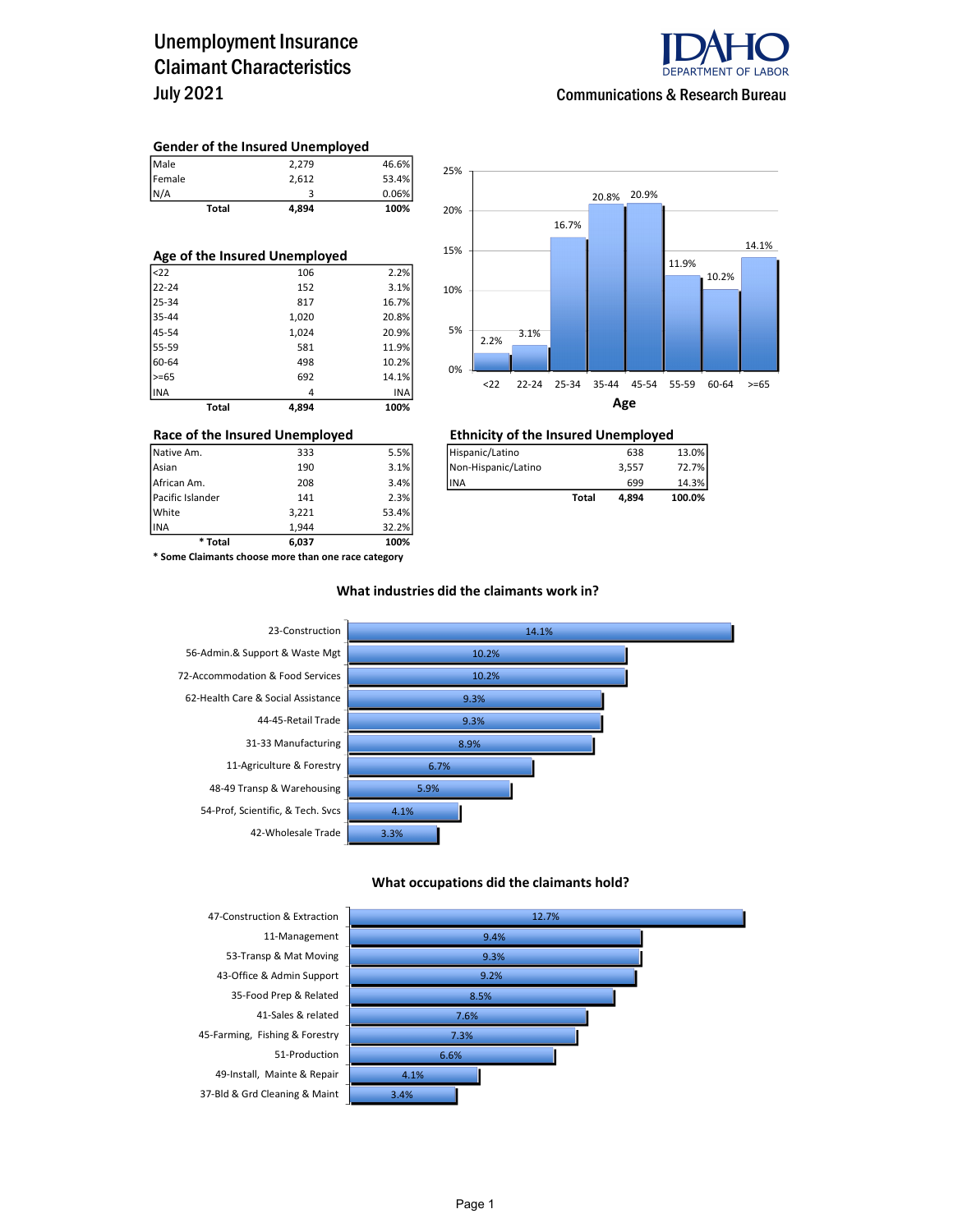# Unemployment Insurance Claimant Characteristics

# **DEPARTMENT OF LABOR**

## July 2021 Communications & Research Bureau

| <b>Demographics</b>                                          | July<br>2021 |       | June<br>2021 |       | <b>Monthly</b><br><b>Difference</b> | July<br>2020 |       | Yearly<br><b>Difference</b> |
|--------------------------------------------------------------|--------------|-------|--------------|-------|-------------------------------------|--------------|-------|-----------------------------|
|                                                              |              |       |              |       |                                     |              |       |                             |
| Gender:                                                      |              |       |              |       |                                     |              |       |                             |
| Male                                                         | 2,279        | 46.6% | 2,972        | 48.6% | $-693$                              | 11,915       | 44.0% | $-9636$                     |
| Female                                                       | 2,612        | 53.4% | 3,139        | 51.3% | $-527$                              | 15,175       | 56.0% | $-12563$                    |
| <b>INA</b>                                                   | 3            | 0.1%  | 4            | 0.1%  | $-1$                                | 16           | 0.1%  | $-13$                       |
| <b>Total</b>                                                 | 4,894        |       | 6,115        |       | $-1,221$                            | 27,106       |       | $-22212$                    |
| Race: NOTE: Claimants may choose more than one Race category |              |       |              |       |                                     |              |       |                             |
| Native American                                              | 333          | N/A   | 414          | N/A   | $-81$                               | 1,149        | N/A   | $-816$                      |
| Asian                                                        | 190          | N/A   | 215          | N/A   | $-25$                               | 860          | N/A   | $-670$                      |
| African American                                             | 208          | N/A   | 228          | N/A   | $-20$                               | 859          | N/A   | $-651$                      |
| Pacific Islander                                             | 141          | N/A   | 165          | N/A   | $-24$                               | 411          | N/A   | $-270$                      |
| White                                                        | 3,221        | N/A   | 3,569        | N/A   | $-348$                              | 20,088       | N/A   | $-16867$                    |
| <b>INA</b>                                                   | 1,944        | N/A   | 2,188        | N/A   | $-244$                              | 5,959        | N/A   | $-4015$                     |
|                                                              |              |       |              |       |                                     |              |       |                             |
| <b>Ethnicity:</b>                                            |              |       |              |       |                                     |              |       |                             |
| Hispanic/Latino                                              | 638          | 13.0% | 784          | 12.8% | $-146$                              | 3,356        | 12.4% | $-2718$                     |
| Non-Hispanic/Latino                                          | 3,557        | 72.7% | 4,549        | 74.4% | $-992$                              | 20,664       | 76.2% | $-17107$                    |
| <b>INA</b>                                                   | 699          | 14.3% | 782          | 12.8% | $-83$                               | 3,086        | 11.4% | $-2387$                     |
| Age:                                                         |              |       |              |       |                                     |              |       |                             |
| $22$                                                         | 106          | 2.2%  | 140          | 2.3%  | $-34$                               | 1,553        | 5.7%  | $-1447$                     |
| 22-24                                                        | 152          | 3.1%  | 231          | 3.8%  | $-79$                               | 1,920        | 7.1%  | $-1768$                     |
| 25-34                                                        | 817          | 16.7% | 1,176        | 19.2% | $-359$                              | 6,241        | 23.0% | $-5424$                     |
| 35-44                                                        | 1,020        | 20.8% | 1,289        | 21.1% | $-269$                              | 5,382        | 19.9% | $-4362$                     |
| 45-54                                                        | 1,024        | 20.9% | 1,223        | 20.0% | $-199$                              | 4,574        | 16.9% | $-3550$                     |
| 55-59                                                        | 581          | 11.9% | 695          | 11.4% | $-114$                              | 2,466        | 9.1%  | $-1885$                     |
| 60-64                                                        | 498          | 10.2% | 598          | 9.8%  | $-100$                              | 2,036        | 7.5%  | $-1538$                     |
| >=65                                                         | 692          | 14.1% | 750          | 12.3% | $-58$                               | 2,901        | 10.7% | $-2209$                     |
| <b>Total</b>                                                 | 4,890        |       | 6,102        |       | $-1,212$                            | 27,073       |       | $-22183$                    |